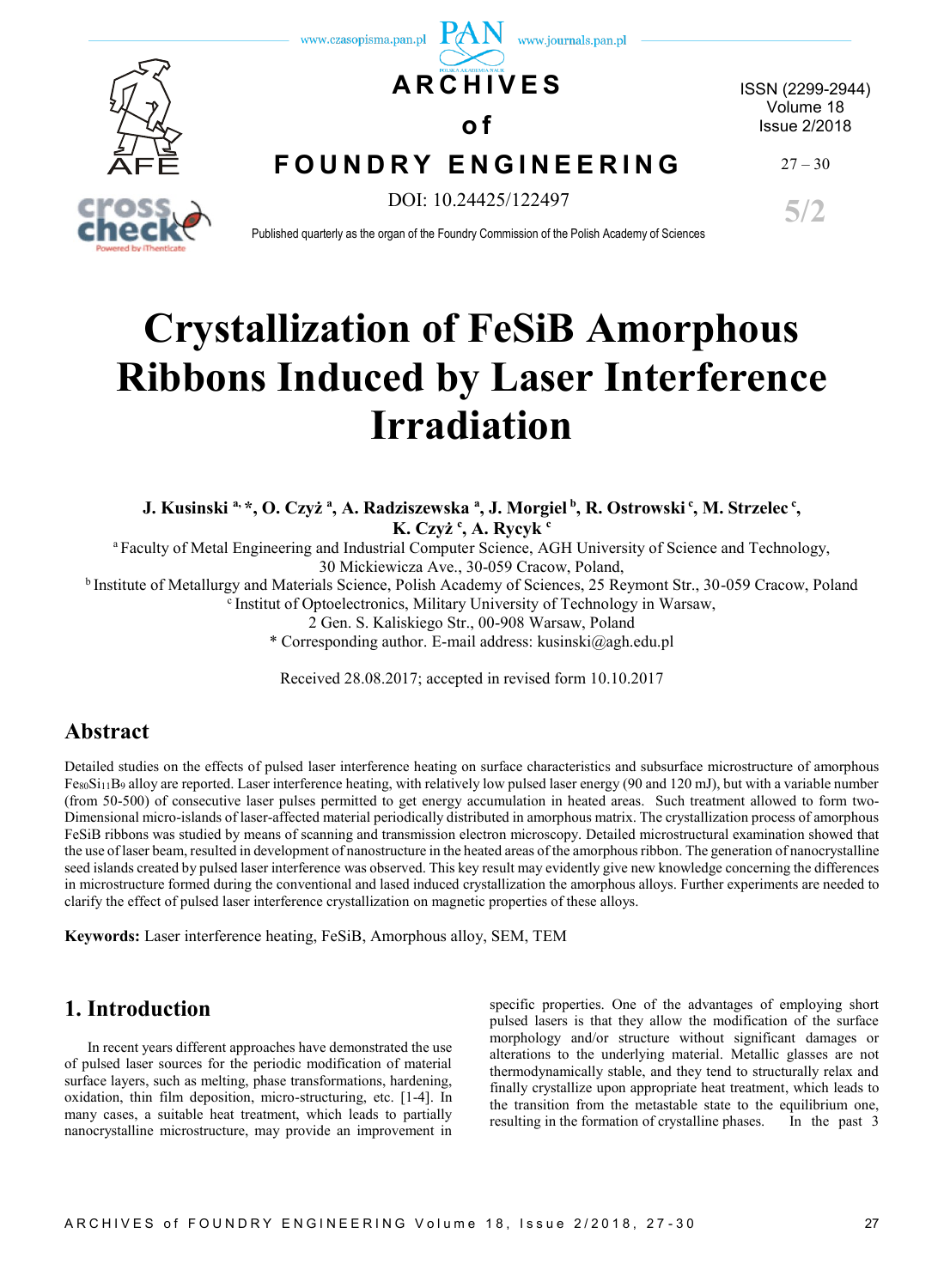

decades, there has been increasing interest and corresponding significant research activity in the area of soft magnetic materials. The amorphous  $FesiB(X)$  alloys, have been in the past extensively studied [5, 6], due to their excellent soft magnetic properties. Metallic glasses based on FeSiB alloys are soft magnetic materials characterized by high permeability and low energy loss. It has been established that proper annealing treatment improves the permeability and coercivity of the rapidly quenched amorphous ribbons [5-7]. The crystallization of amorphous alloys based on the laser interference heating is among the most practical and elegant approaches to the formation of extended periodic micro- and nanostructures [8]. The laser interference heating of amorphous alloys may produce complex composites consisting of nanocrystals embedded in an amorphous interacting matrix. Thus, understanding the crystallization (nanocrystallization) process during the laser interference heating is of both scientific and technological importance.

In this paper, studies of the crystallization process fabricated by the laser interference heating of FeSiB ribbons are reported.

### **2. Experimental procedure**

In the present study, we have used FeSiB amorphous alloy in the form of 30  $\mu$ m thick, 25 mm wide ribbons. The FesoSi $_{11}$ B<sub>9</sub> alloy was applied by Allied Signal Corp. of Morristown, New Jersey. The pulsed laser interference heating (PLIH) was carried out using a Q- switched Nd: YAG (operating in the TEM<sup>00</sup> mode), with laser wavelength  $\lambda$  of 1064 nm, a frequency of 10 Hz, a pulse time  $\tau$  of 10 ns and laser energy, *F*, 90 and 120 mJ and variable number (from 50-500) of consecutive laser pulses. Two-dimensional, interference illumination field was realized using quartz tetrahedral prism with an apex angle of 172<sup>0</sup>. The surface morphology of etched (in Cr<sub>2</sub>O<sub>3</sub> water solution at 8V) ribbons was examined using scanning electron microscopy (SEM). Finally, TEM lamellas were prepared: perpendicular to the heated surface with the aid of a focused ion beam (FIB) Tecnai G2 F20 and parallel to the heated surface using dual beam (PIPS) Gatan system for milling of 3 mm discs cut from laser interference heated areas. TEM examinations of the structured samples were carried out using a JEOL JEM 200 CX and Tecnai G2 F20.

# **3. Results and discussion**

The effect of pulsed laser interference heating is demonstrated clearly in a two sets of SEM images, Fig. 1a-d, where we have processed the amorphous FeSiB alloy ribbon with energy 120 mJ, by using (a, b) - 50 and (c, d) - 500 consecutive laser pulses. The evolution of the laser heated dotes in amorphous FeSiB ribbon, with increasing number of laser shots is well visible. The SEM analysis of the locally heated ribbon showed a uniform periodic distribution of irradiated dotes (Fig.1a, c). It should be pointed out that the laser beam has a Gaussian distribution of intensity which results in inhomogeneous heating across the laser beam diameter.



Fig. 1. SEM images of etched samples show periodic dot-like patterns fabricated on FeSiB ribbon surface by 120 mJ laser interference irradiation with 50 (a, b) and 300 (c, d) consecutive laser pulses; b, d are magnified images of a, c

The laser energy density decreases exponentially in the radial direction and has a maximum value at the center. As the center of the irradiated dotes is at the highest temperature, indeed is much more deeply melted than the other regions (Figs 1b, d). This probably arises from local differences in absorption of the laser radiation. When the number of laser shots increases effect of absorption is not so important, and the ripple pattern is evidently observed after irradiation with 500 subsequent laser shots (Figs 1c, d). The ripples originates from the interference between the incident laser light and the scattered tangential wave [9]. It is clearly seen that with 50 pulses, with a pulse energy of 120 mJ, exceeding the ablation threshold were found to leave smooth craters on the surfaces, exhibiting a characteristic rim marking the ablated area (Fig. 1a, b). With higher number (over 100) of consecutive laser pulses periodic surface structure was observed (Fig. 1c, d), with spatial periods close to the free space wavelength of the laser excitation pulse  $(\sim 1 \,\mu\text{m})$ . The large temperature gradients achieved with localized laser heating can lead to rapid self-quenching of the material, trapping in highly non-equilibrium structures. Also, the rapid generation of large temperature gradients can induce thermal stresses and thermo-elastic excitation of acoustic waves  $[10]$ . Un-melted regions, laying about 5  $\mu$ m from center of melted zone, experienced a gradual decrease in the temperature value what finally resulted in partial crystallization of amorphous substrate. Non-processed material between the irradiated spots (white-etched zones in Fig. 1c) remained in amorphous state. The effect of the laser interference heating on the microstructure evolution have been investigated by means of TEM analysis. In Fig. 2a TEM image of laser-irradiated area is presented indicating the evolution structure, from nano-crystalline in the center (zone 1), through large-grains structure in the rim surrounding melted zone (zone 2) and again nano-crystalline in the peripheral of laser processed area. In the central area of laserirradiated spot grain size varies form  $\sim 60$  nm to 500 nm, while in the rim (in zone 2) one may observe large grains of  $\sim 1.5$  µm. Observed abnormal grain growth in this area is due to intensive material heating caused by heat accumulation during consecutive 300 laser pulses. Microstructure in the peripheral of laser processed area is presented in Fig. 2c. It is apparent from Fig. 2c that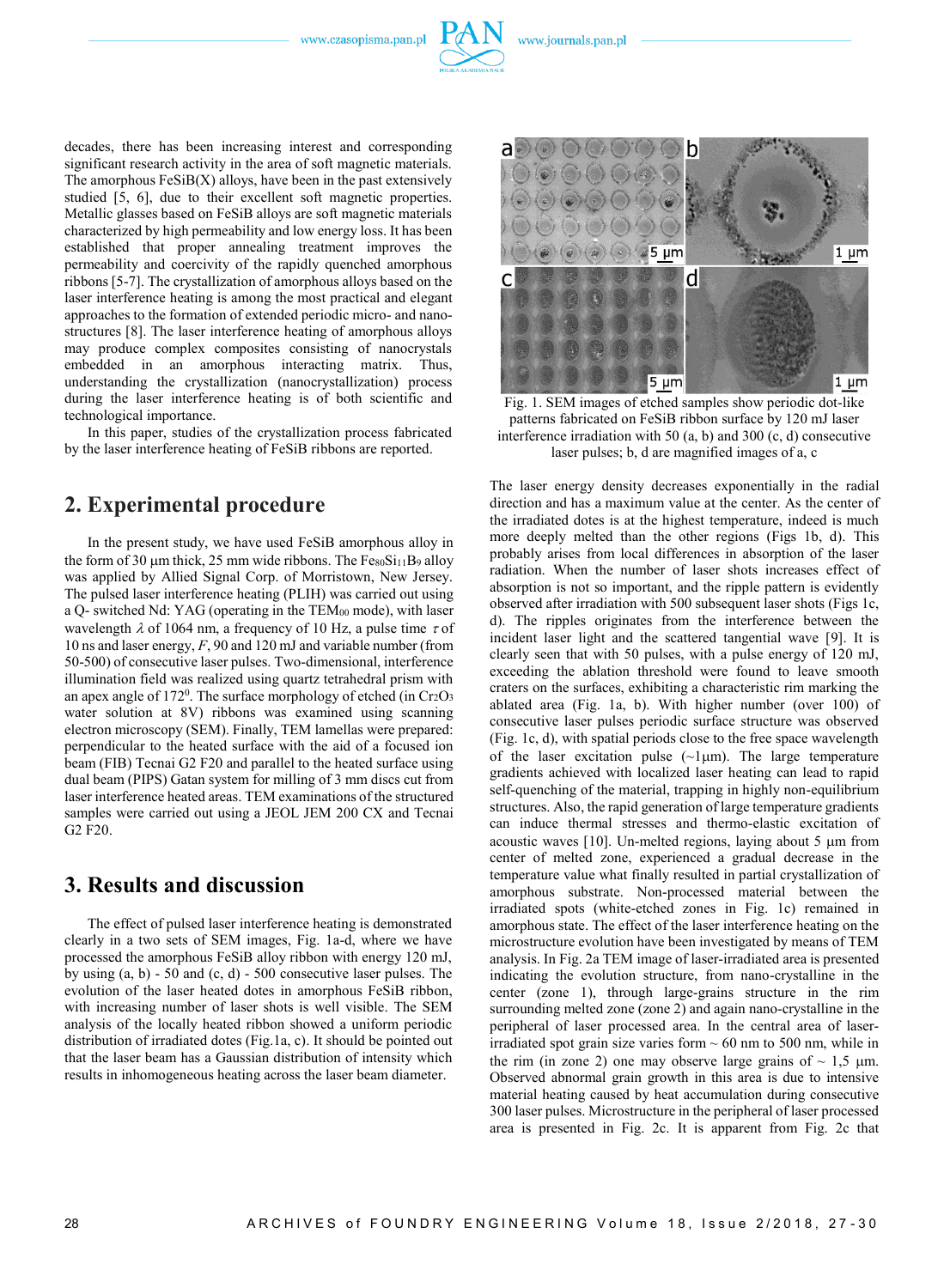www.czasopisma.pan.pl

amorphous material crystallizes in the form of columns composed of nanocrystals.



Fig. 2. TEM bright-field images of laser-processed sample (120 mJ and 300 pulses); (a) image of laser-irradiated spot with marked three zones of different grain size, (b) magnified image of zones 1 and 2, (c) magnified image of the peripheral zone 3

Distance between such columns is  $\sim 1$  µm, which is the same as a distance between the ripples observed around the strong ablated zone (in Fig. 1d). It can be stated that the laser heated zone spreads probably more into amorphous material along the ripples originated from the interference between the incident laser light and the scattered tangential wave. An electron diffraction pattern from the nano-crystalline phase is shown in Fig. 2c and this ring pattern can be consistently indexed as containing rings representing: amorphous matrix,  $\alpha$ -Fe(Si) and Fe<sub>2</sub>B phases.

Cross-sectional investigations were carried out by milling the sample surface with the focused ion beam after Pt deposition to protect the sample. Representative TEM images, shown in Fig. 3a and b, of sample cut perpendicular to the heated surface with the aid of a focused ion beam (FIB) confirmed presence of the nanosize grains in the laser irradiated spot.



Fig. 3. TEM bright field images showing microstructure of the laser irradiated area in the plane perpendicular to the heated surface; a- in the irradiated-spot center, b - in the peripheral

The SAD pattern presented in Fig. 3a shows typical [001] oriented larger grain of the  $\alpha$ -Fe(Si). Microstructure in the peripheral of laser irradiated micro-area is presented in Fig. 3b. The thermal shock that accompanied the pulsed laser heating caused the appearance of many crystalline nuclei in the amorphous matrix, beneath the heated surface. When the crystallization degree increases, the number of spots in the rings, which represent nanocrystalline phases, also increases. Characteristic ring diffraction pattern from partially nanocrystallized amorphous phase, is observed and shown in the inset, in Fig. 3b. Indeed, heating of the amorphous material with several consecutive laser pulses produced a fine nanocrystalline microstructure.

In term to show the advantage of using laser interference irradiation on crystallization of amorphous FeSiB alloy microstructure of conventionally heated samples was also examined. Fig. 4a shows the SEM microstructure of the FeSiB alloy obtained after heating  $3 \text{ mm}$  discs to  $600^{\circ}$ C with the rate of  $20^{\circ}$ C/min and cooling down rapidly in an argon atmosphere with